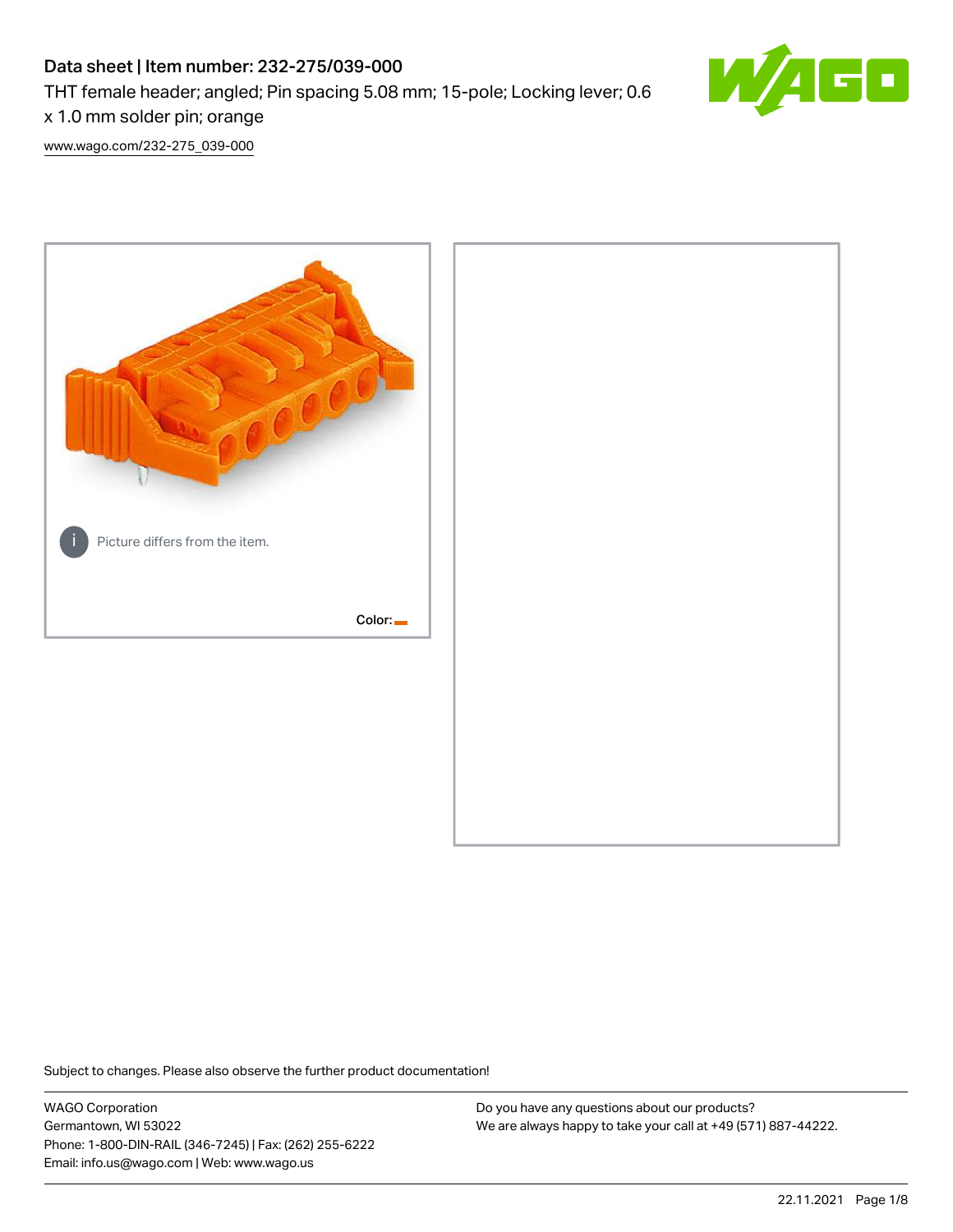

Dimensions in mm

L = pole no. x pin spacing

Distance to first solder pin: 2.2 mm

2- to 3-pole female connectors – one latch only

#### Item description

- **Horizontal or vertical PCB mounting via straight or angled solder pins**
- For board-to-board and board-to-wire connections
- $\blacksquare$ Touch-proof PCB outputs
- $\blacksquare$ Easy-to-identify PCB inputs and outputs
- **Now With coding fingers**

Subject to changes. Please also observe the further product documentation!

WAGO Corporation Germantown, WI 53022 Phone: 1-800-DIN-RAIL (346-7245) | Fax: (262) 255-6222 Email: info.us@wago.com | Web: www.wago.us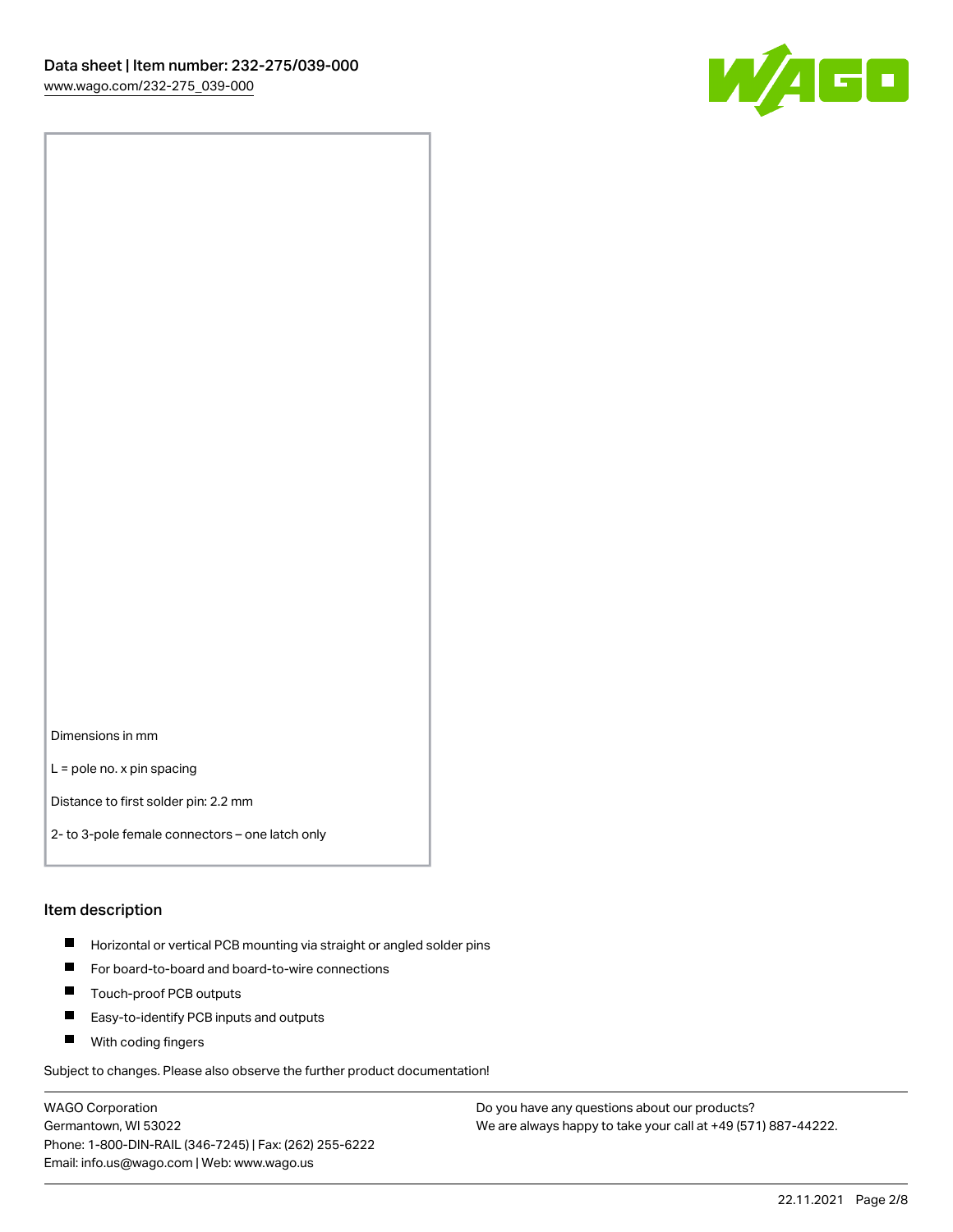

# Data

| Safety information 1 | The <i>MCS – MULTI CONNECTION SYSTEM</i> includes connectors<br>without breaking capacity in accordance with DIN EN 61984. When<br>used as intended, these connectors must not be connected<br>/disconnected when live or under load. The circuit design should<br>ensure header pins, which can be touched, are not live when<br>unmated. |
|----------------------|--------------------------------------------------------------------------------------------------------------------------------------------------------------------------------------------------------------------------------------------------------------------------------------------------------------------------------------------|
| Variants:            | Other pole numbers<br>3.8 mm pin projection for male headers with straight solder pins<br>Gold-plated or partially gold-plated contact surfaces<br>Other versions (or variants) can be requested from WAGO Sales or<br>configured at https://configurator.wago.com/                                                                        |

# Electrical data

# IEC Approvals

| Ratings per                 | IEC/EN 60664-1                                                       |
|-----------------------------|----------------------------------------------------------------------|
| Rated voltage (III / 3)     | 320 V                                                                |
| Rated surge voltage (III/3) | 4 <sub>k</sub> V                                                     |
| Rated voltage (III/2)       | 320 V                                                                |
| Rated surge voltage (III/2) | 4 <sub>k</sub> V                                                     |
| Nominal voltage (II/2)      | 630 V                                                                |
| Rated surge voltage (II/2)  | 4 <sub>k</sub> V                                                     |
| Rated current               | 12A                                                                  |
| Legend (ratings)            | (III / 2) $\triangleq$ Overvoltage category III / Pollution degree 2 |

# UL Approvals

| Approvals per                  | <b>UL 1059</b> |
|--------------------------------|----------------|
| Rated voltage UL (Use Group B) | 300 V          |
| Rated current UL (Use Group B) | 15 A           |
| Rated voltage UL (Use Group D) | 300 V          |
| Rated current UL (Use Group D) | 10 A           |

# Ratings per UL

| Rated voltage UL 1977 | 600 V |
|-----------------------|-------|
| Rated current UL 1977 |       |

Subject to changes. Please also observe the further product documentation!

| <b>WAGO Corporation</b>                                | Do you have any questions about our products?                 |
|--------------------------------------------------------|---------------------------------------------------------------|
| Germantown, WI 53022                                   | We are always happy to take your call at +49 (571) 887-44222. |
| Phone: 1-800-DIN-RAIL (346-7245)   Fax: (262) 255-6222 |                                                               |
| Email: info.us@wago.com   Web: www.wago.us             |                                                               |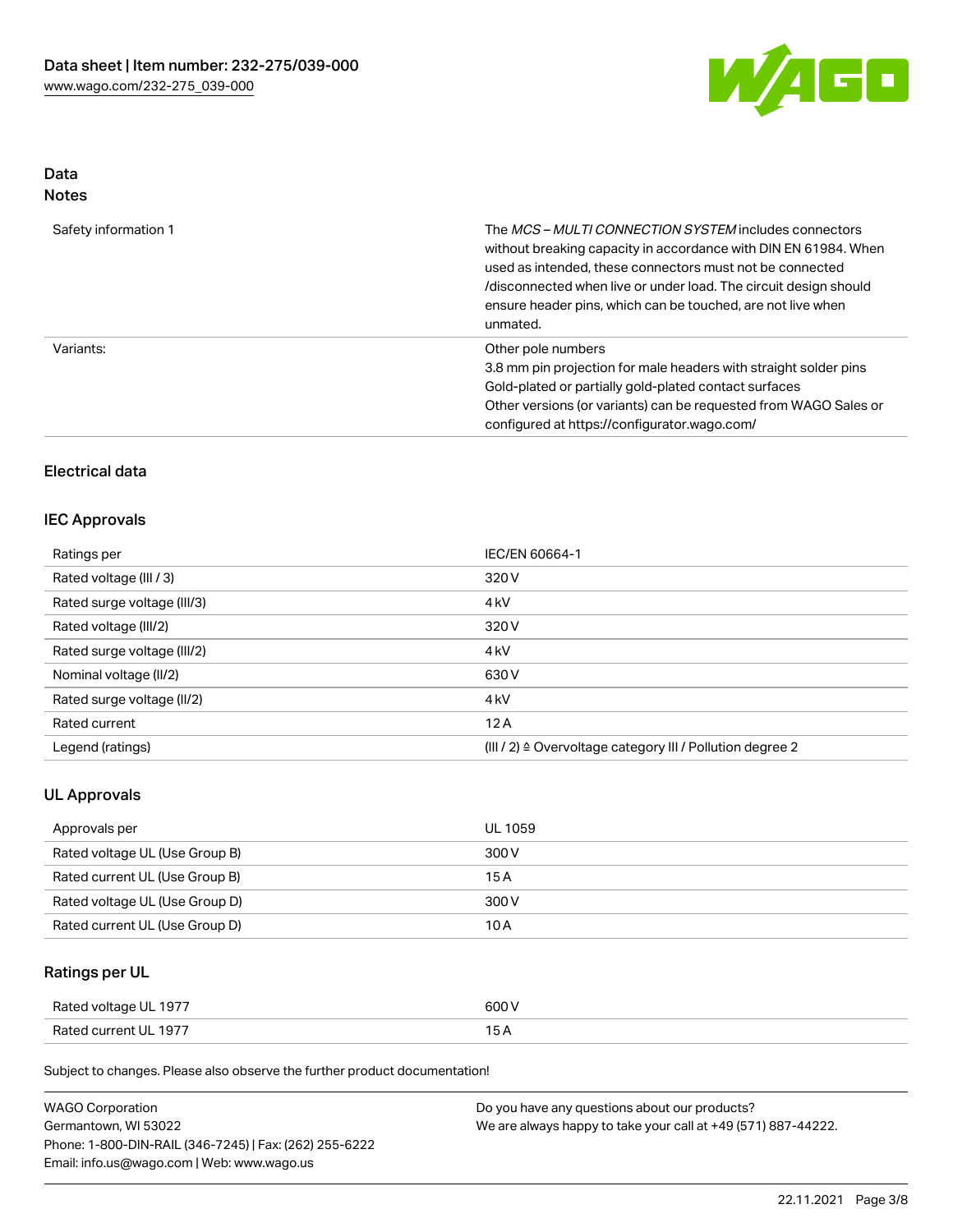

# CSA Approvals

| <b>CSA</b>            |
|-----------------------|
| 300 V                 |
| 15A                   |
| 300V                  |
| 10A                   |
|                       |
| 15                    |
| 1                     |
| 1                     |
|                       |
| 15                    |
|                       |
| 5.08 mm / 0.2 inch    |
| 92 mm / 3.622 inch    |
| 16.6 mm / 0.654 inch  |
| 11.6 mm / 0.457 inch  |
| 18.25 mm / 0.719 inch |
| 5 <sub>mm</sub>       |
|                       |

| Solder pin dimensions                | 0.6 x 1 mm |
|--------------------------------------|------------|
| Drilled hole diameter with tolerance | mm         |

# Plug-in connection

| Contact type (pluggable connector) | Female header |
|------------------------------------|---------------|
| Connector (connection type)        | for PCB       |
| Mismating protection               | No            |
| Mating direction to the PCB        | 0°            |
| Locking of plug-in connection      | locking lever |

# PCB contact

| <b>PCRC</b><br>Contac <sub>u</sub> | тнт                                        |
|------------------------------------|--------------------------------------------|
| Solder pin arrangement             | over the entire female connector (in-line) |

Subject to changes. Please also observe the further product documentation!

| <b>WAGO Corporation</b>                                | Do you have any questions about our products?                 |
|--------------------------------------------------------|---------------------------------------------------------------|
| Germantown, WI 53022                                   | We are always happy to take your call at +49 (571) 887-44222. |
| Phone: 1-800-DIN-RAIL (346-7245)   Fax: (262) 255-6222 |                                                               |
| Email: info.us@wago.com   Web: www.wago.us             |                                                               |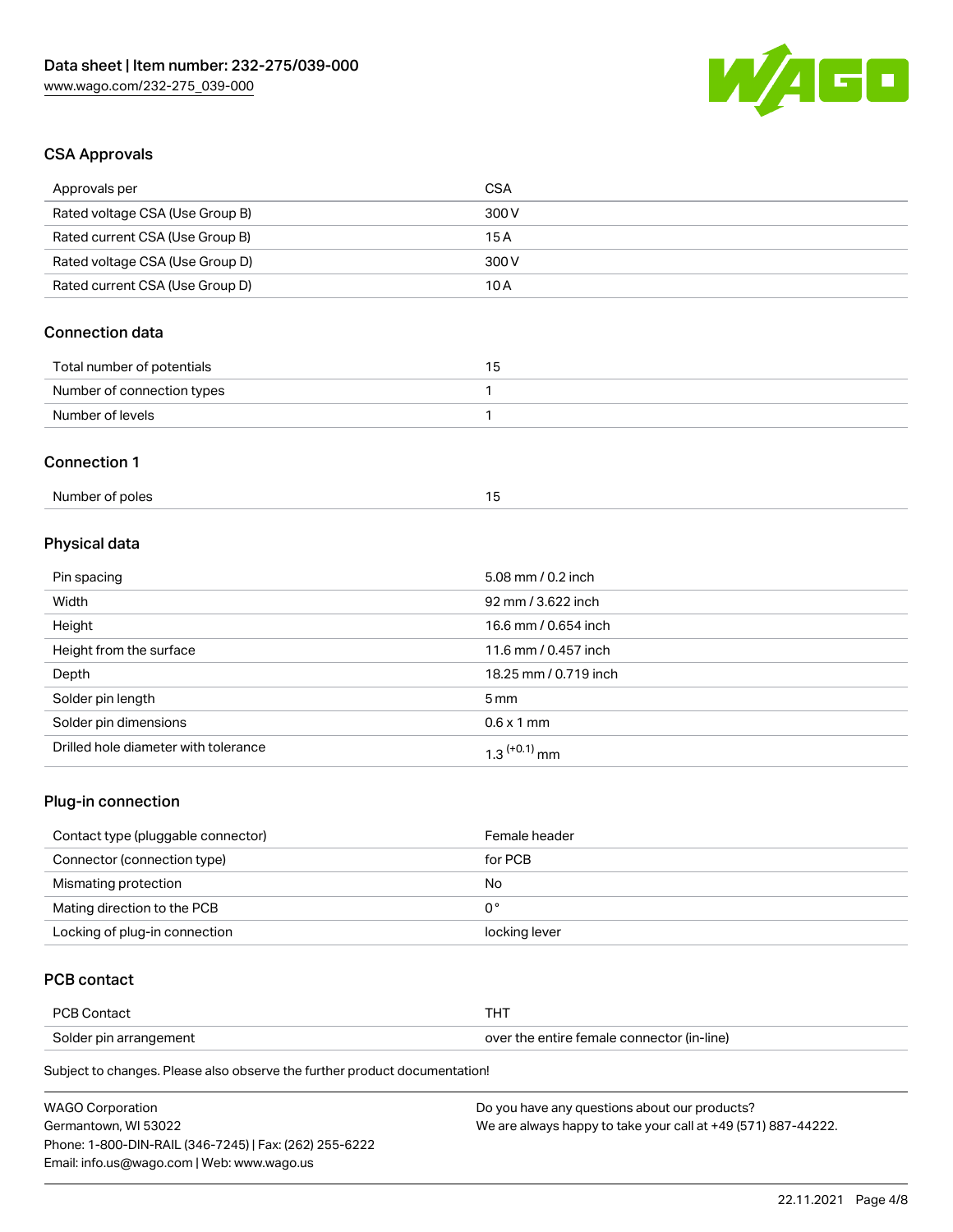

Number of solder pins per potential 1

#### Material data

| Color                       | orange           |
|-----------------------------|------------------|
| Material group              |                  |
| Insulation material         | Polyamide (PA66) |
| Flammability class per UL94 | V <sub>0</sub>   |
| Contact material            | Copper alloy     |
| Contact plating             | tin-plated       |
| Fire load                   | 0.239 MJ         |
| Weight                      | 13.9g            |

### Environmental requirements

| Limit temperature range<br>. | +85 °ົ<br>-60 |
|------------------------------|---------------|
|------------------------------|---------------|

# Commercial data

| PU (SPU)              | 25 Stück      |
|-----------------------|---------------|
| Packaging type        | box           |
| Country of origin     | DE            |
| <b>GTIN</b>           | 4050821689454 |
| Customs tariff number | 85366990990   |

# Approvals / Certificates

#### Ship Approvals

| Logo                | Approval                                                | <b>Additional Approval Text</b> | Certificate<br>name                |
|---------------------|---------------------------------------------------------|---------------------------------|------------------------------------|
| ABS.                | <b>ABS</b><br>American Bureau of Shipping               | $\overline{\phantom{0}}$        | $19-$<br>HG15869876-<br><b>PDA</b> |
| <b>BUREAU</b>       | BV<br>Bureau Veritas S.A.                               | IEC 60998                       | 11915/D0 BV                        |
|                     | <b>DNV GL</b><br>Det Norske Veritas, Germanischer Lloyd |                                 | TAE 000016Z                        |
| <b>UL-Approvals</b> |                                                         |                                 | Certificate                        |

Subject to changes. Please also observe the further product documentation!

WAGO Corporation Germantown, WI 53022 Phone: 1-800-DIN-RAIL (346-7245) | Fax: (262) 255-6222 Email: info.us@wago.com | Web: www.wago.us Do you have any questions about our products? We are always happy to take your call at +49 (571) 887-44222.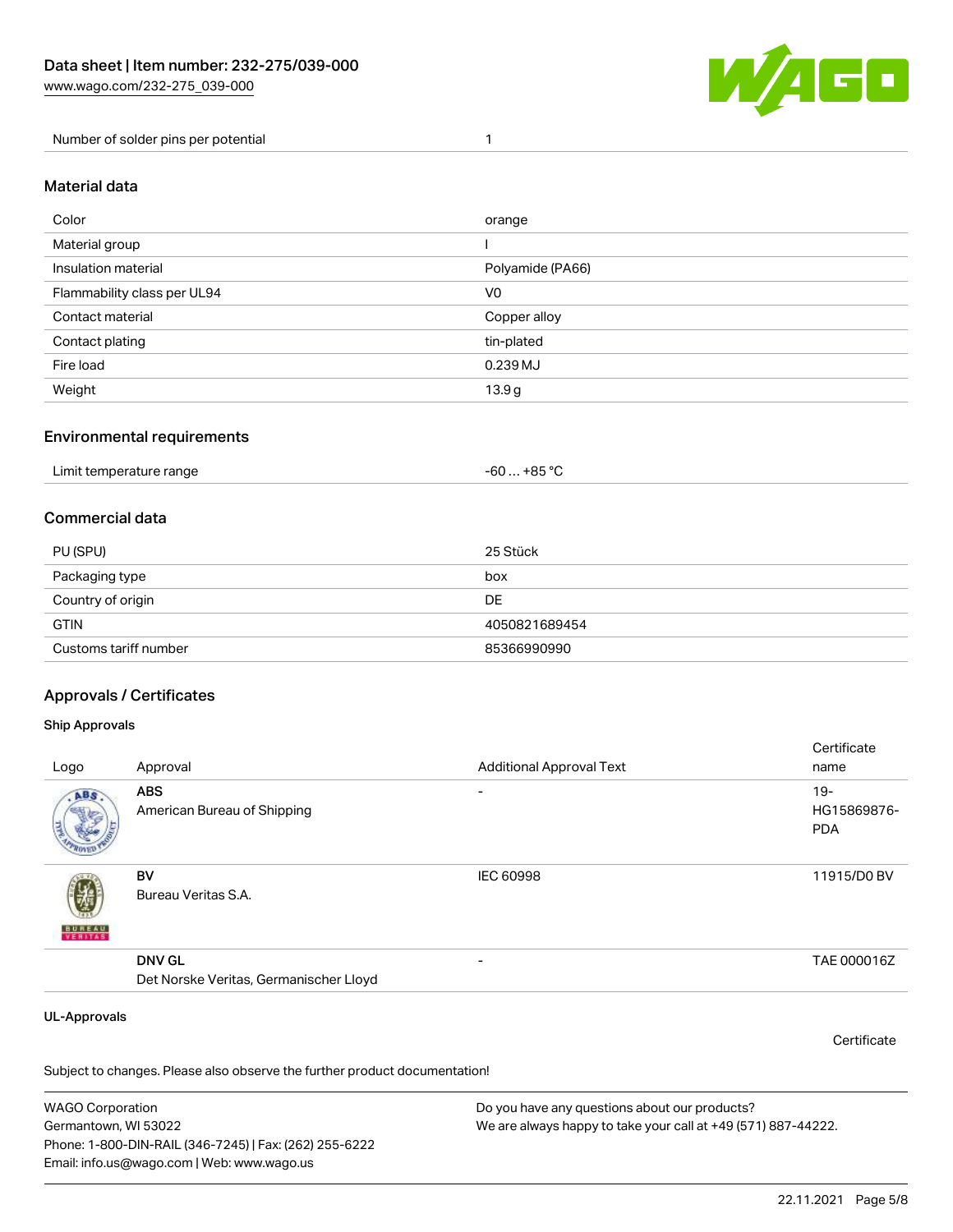# Data sheet | Item number: 232-275/039-000

[www.wago.com/232-275\\_039-000](http://www.wago.com/232-275_039-000)



| Logo                          | Approval                                                                                              | <b>Additional Approval Text</b> |     | name                 |  |
|-------------------------------|-------------------------------------------------------------------------------------------------------|---------------------------------|-----|----------------------|--|
|                               | UL                                                                                                    | <b>UL 1977</b>                  |     | E45171               |  |
|                               | UL International Germany GmbH                                                                         |                                 |     |                      |  |
|                               | <b>UR</b>                                                                                             | <b>UL 1059</b>                  |     | E45172               |  |
|                               | Underwriters Laboratories Inc.                                                                        |                                 |     |                      |  |
| Counterpart                   |                                                                                                       |                                 |     |                      |  |
|                               | Item no.231-645                                                                                       |                                 |     |                      |  |
|                               | Male connector; 15-pole; Pin spacing 5.08 mm; orange                                                  | www.wago.com/231-645            |     |                      |  |
| <b>Optional accessories</b>   |                                                                                                       |                                 |     |                      |  |
| Testing accessories           |                                                                                                       |                                 |     |                      |  |
| Testing accessories           |                                                                                                       |                                 |     |                      |  |
|                               | Item no.: 231-661                                                                                     |                                 |     | www.wago.com/231-661 |  |
|                               | Test plugs for female connectors; for 5 mm and 5.08 mm pin spacing; 2,50 mm <sup>2</sup> ; light gray |                                 |     |                      |  |
| <b>Downloads</b>              |                                                                                                       |                                 |     |                      |  |
| Documentation                 |                                                                                                       |                                 |     |                      |  |
| <b>Additional Information</b> |                                                                                                       |                                 |     |                      |  |
| Technical explanations        |                                                                                                       | 2019 Apr 3                      | pdf | Download             |  |

### CAD files

#### CAD data

| 2D/3D Models 232-275/039-000                                                                                                                                           | URL | Download |
|------------------------------------------------------------------------------------------------------------------------------------------------------------------------|-----|----------|
| <b>PCB Design</b>                                                                                                                                                      |     |          |
| Symbol and Footprint 232-275/039-000                                                                                                                                   | URL | Download |
| CAx data for your PCB design, consisting of "schematic symbols and PCB footprints",<br>allow easy integration of the WAGO component into your development environment. |     |          |

Subject to changes. Please also observe the further product documentation!

WAGO Corporation Germantown, WI 53022 Phone: 1-800-DIN-RAIL (346-7245) | Fax: (262) 255-6222 Email: info.us@wago.com | Web: www.wago.us

Do you have any questions about our products? We are always happy to take your call at +49 (571) 887-44222.

2.0 MB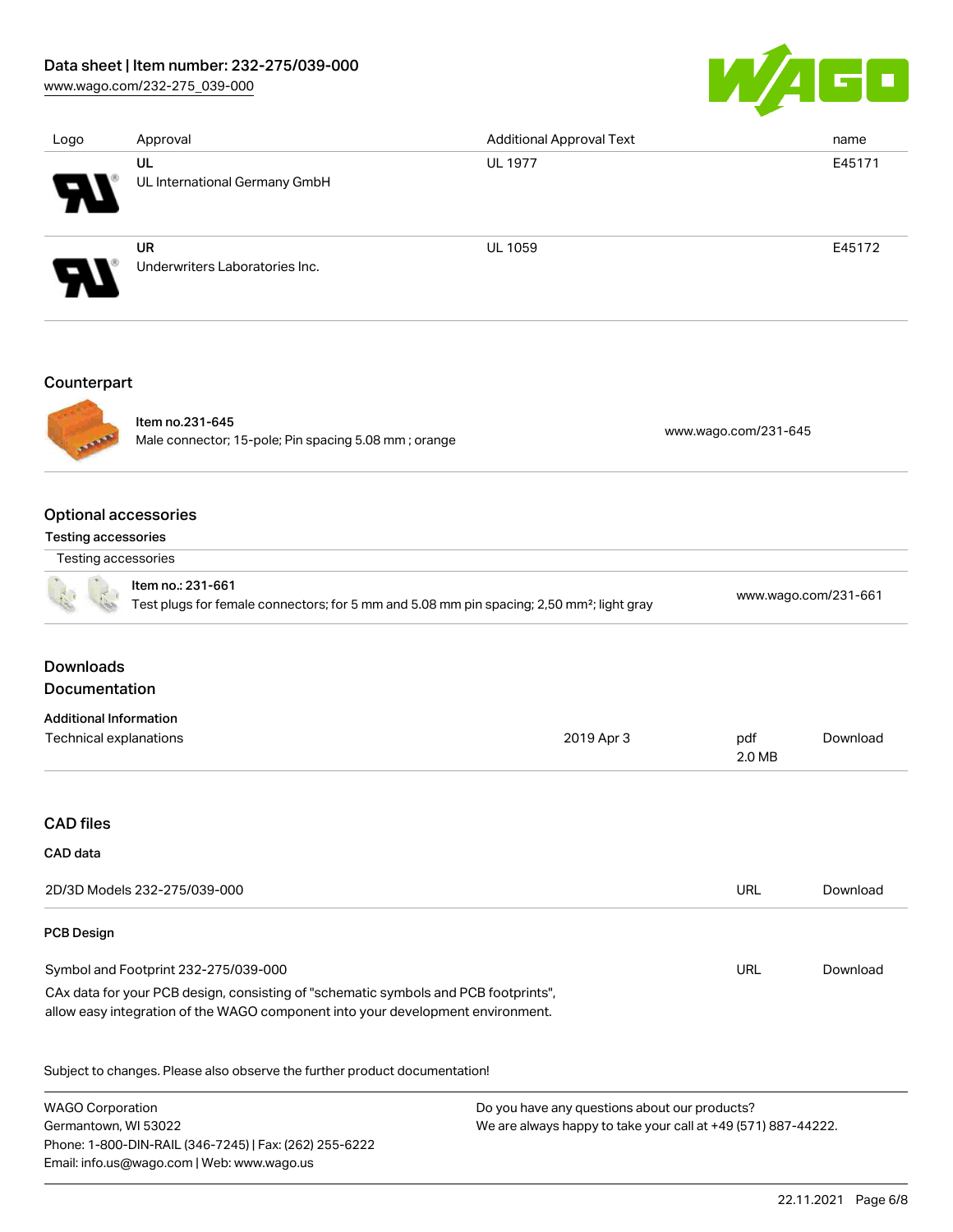#### Supported formats:

- $\blacksquare$ Accel EDA 14 & 15
- $\blacksquare$ Altium 6 to current version
- $\blacksquare$ Cadence Allegro
- $\blacksquare$ **DesignSpark**
- $\blacksquare$ Eagle Libraries
- $\blacksquare$ KiCad
- $\blacksquare$ Mentor Graphics BoardStation
- $\blacksquare$ Mentor Graphics Design Architect
- $\blacksquare$ Mentor Graphics Design Expedition 99 and 2000
- $\blacksquare$ OrCAD 9.X PCB and Capture
- $\blacksquare$ PADS PowerPCB 3, 3.5, 4.X, and 5.X
- $\blacksquare$ PADS PowerPCB and PowerLogic 3.0
- $\blacksquare$ PCAD 2000, 2001, 2002, 2004, and 2006
- $\blacksquare$ Pulsonix 8.5 or newer
- $\blacksquare$ STL
- 3D STEP П
- П TARGET 3001!
- $\blacksquare$ View Logic ViewDraw
- П Quadcept

mm solder pin; orange

CAE data

- Zuken CadStar 3 and 4  $\blacksquare$
- Zuken CR-5000 and CR-8000 П

PCB Component Libraries (EDA), PCB CAD Library Ultra Librarian

| ZUKEN Portal 232-275/039-000                                                      | URL | Download |
|-----------------------------------------------------------------------------------|-----|----------|
|                                                                                   |     |          |
| <b>Environmental Product Compliance</b>                                           |     |          |
| <b>Compliance Search</b>                                                          |     |          |
| Environmental Product Compliance 232-275/039-000                                  | URL | Download |
| THT female header; angled; Pin spacing 5.08 mm; 15-pole; Locking lever; 0.6 x 1.0 |     |          |

Subject to changes. Please also observe the further product documentation!

WAGO Corporation Germantown, WI 53022 Phone: 1-800-DIN-RAIL (346-7245) | Fax: (262) 255-6222 Email: info.us@wago.com | Web: www.wago.us